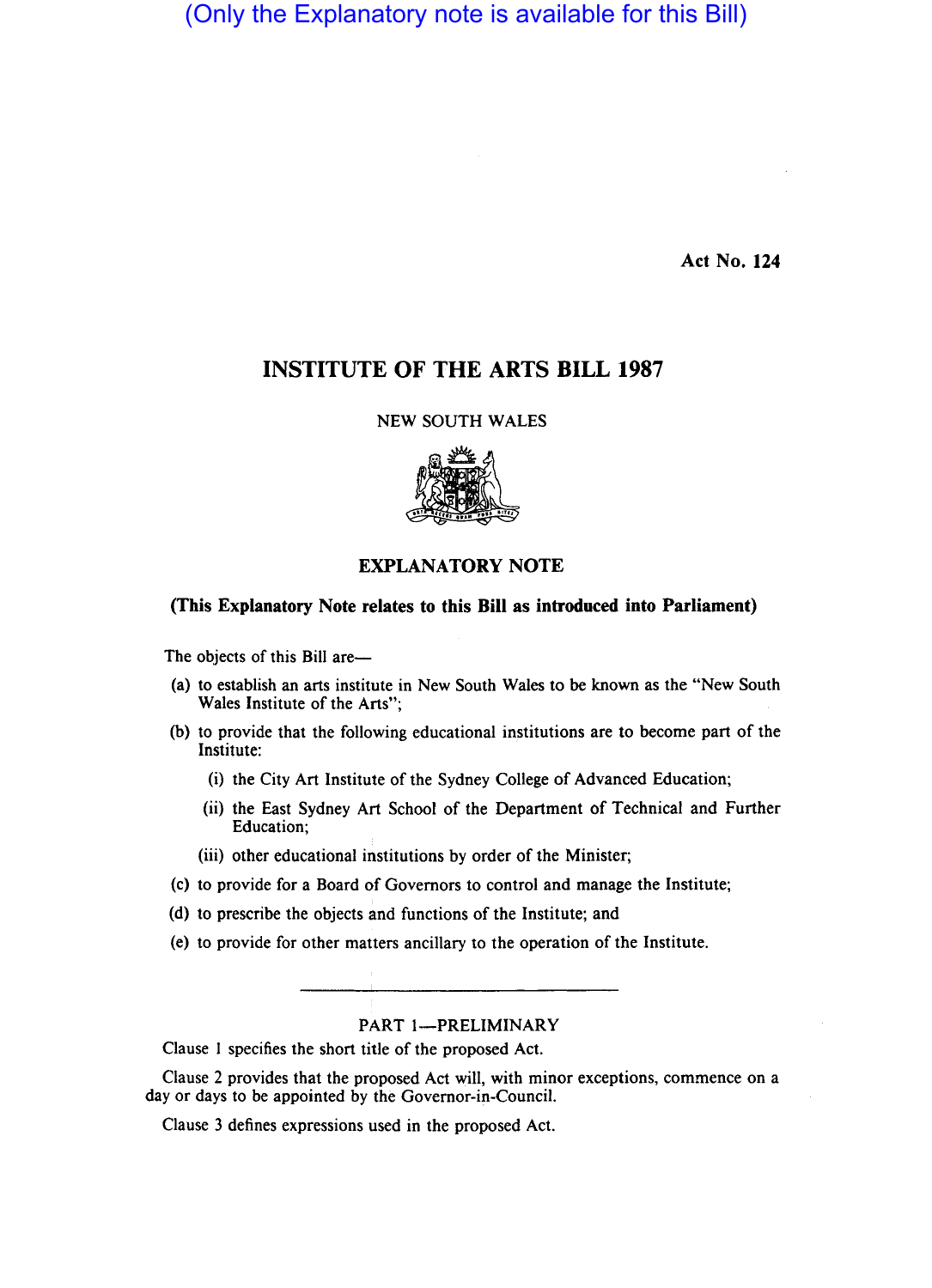#### PART 2-THE INSTITUTE

Clause 4 constitutes (as a body corporate) the New South Wales Institute of the Arts.

Clause 5 authorises the Minister to designate the constituent schools of the Institute.

Clause 6 provides that the City Art Institute of the Sydney College of Advanced Education is to become a part of (and a constituent school of) the Institute.

Clause 7 provides that the East Sydney Art School of the Department of Technical and Further Education is to become a part of (and a constituent school of) the Institute. The Director-General of that Department is to continue to conduct that school on behalf of the Institute.

Clause 8 empowers the Minister to transfer to the Institute other educational institutions that are part of a government department etc. or that are or form part of a college of advanced education.

Clause 9 and Schedule I contain transitional and savings provisions consequent on the transfer of the above educational institutions to the Institute.

### PART 3-THE BOARD OF GOVERNORS OF THE INSTITUTE

Clause 10 constitutes the Board and provides that it is the governing authority of the Institute.

Clause 11 authorises the Minister to appoint the first Board.

Clause 12 provides for the membership of the Board (other than the first Board). The Board is to comprise 8 members appointed by the Minister, elected members and official members (being the chief executive officer of the Institute, the Director-General of Technical and Further Education, or a nominee, and the principal officers of the various schools established within the Institute). The elected members will comprise a member elected by the convocation of graduates of the Institute, 3 (or in some cases 4) academic staff members, 2 student members and one non-academic staff member.

Clause 13 and Schedules 2 and 3 make provision with respect to the members and procedure of the Board.

### PART 4-OBJECTS AND FUNCTIONS OF THE INSTITUTE

Clause 14 specifies the objects of the Institute. The principal objects are to be the achievement of excellence in the teaching of the arts and the provision of practical and academic education at the highest standard for those who have exceptional talent and aptitude for the arts.

Clause 15 specifies the functions of the Institute. The functions include the provision of facilities for the teaching and study of the various branches of the arts and, in particular, advanced education courses and other courses in the arts.

Clause 16 provides for the appointment of a chief executive officer of the Institute.

Clause 17 enables the Institute to employ staff. The power to employ staff is subject to the same provisions that apply to staff employed by colleges of advanced education. The clause also enables persons to be employed for the purposes of the Institute under the Public Service Act 1979 and the Education Commission Act 1980.

Clause 18 empowers the Institute to delegate its functions.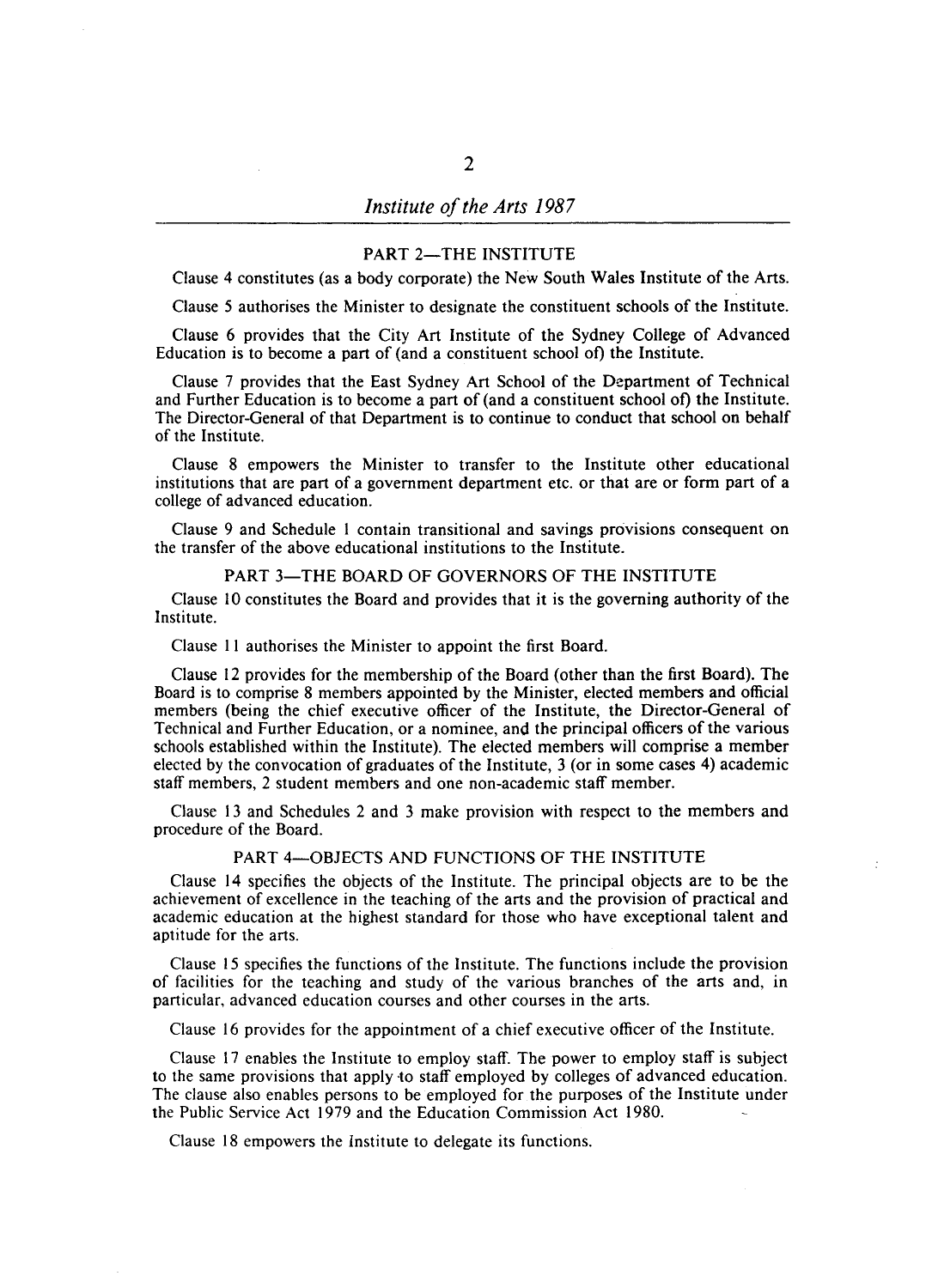Clause 19 empowers the Institute to accept gifts etc. for the purposes of the Institute.

# PART 5-FINANCIAL PROVISIONS

Clause 20 is an interpretation provision for the purposes of the Part.

Clause 21 specifies the financial year of the Institute.

Clause 22 provides that, with respect to the Institute's funds, the conditions of a trust instrument are to prevail over the provisions of clauses 23-25 (which confer on the Institute additional powers to deal with its funds similar to those conferred on Universities and the Conservatorium of Music).

Clause 23 sets out the powers of the Institute with respect to the investment of its funds.

Clause 24 enables the Institute to establish investment pools for the collective investment of property, including trust funds, held by the Institute.

Clause 25 requires the Institute to distribute the income from the investment pool annually.

Clause 26 provides for matters of a consequential nature relating to the use of investment pools.

### PART 6-MISCELLANEOUS

Clause 27 prescribes the responsibilities and powers of the Institute with respect to property used for the conduct of the Institute where the property is vested in the Crown or a Minister of the Crown.

Clause 28 provides for the acquisition of land for the purposes of the proposed Act (including resumption or appropriation under the Public Works Act 1912).

Clause 29 provides that, if land on which the Institute is conducted is vested in the Crown or a Minister of the Crown, the land may be transferred or conveyed to the Institute.

Clause 30 exempts land vested in and used by the Institute from local government rates and water, sewerage and drainage rates.

Clause 31 prohibits discrimination at the Institute on the basis of political or religious views or beliefs.

Clause 32 provides that, in legal proceedings involving the Board, certain matters relating to the constitution and proceedings of the Board do not have to be proved.

Clause 33 empowers the Institute to make by-laws for the general management and control of the Institute or any of its constituent schools of art. By-laws may also provide for the proceedings of the Board, disciplinary matters involving staff or students, examinations, students' progression at the Institute, the conferring of academic awards on certain persons without examination and sundry other matters. A by-law made under the clause is not to take effect unless it has been approved by the Governor-in-Council.

Clause 34 empowers the Governor-in-Council to make regulations for the purposes of the proposed Act.